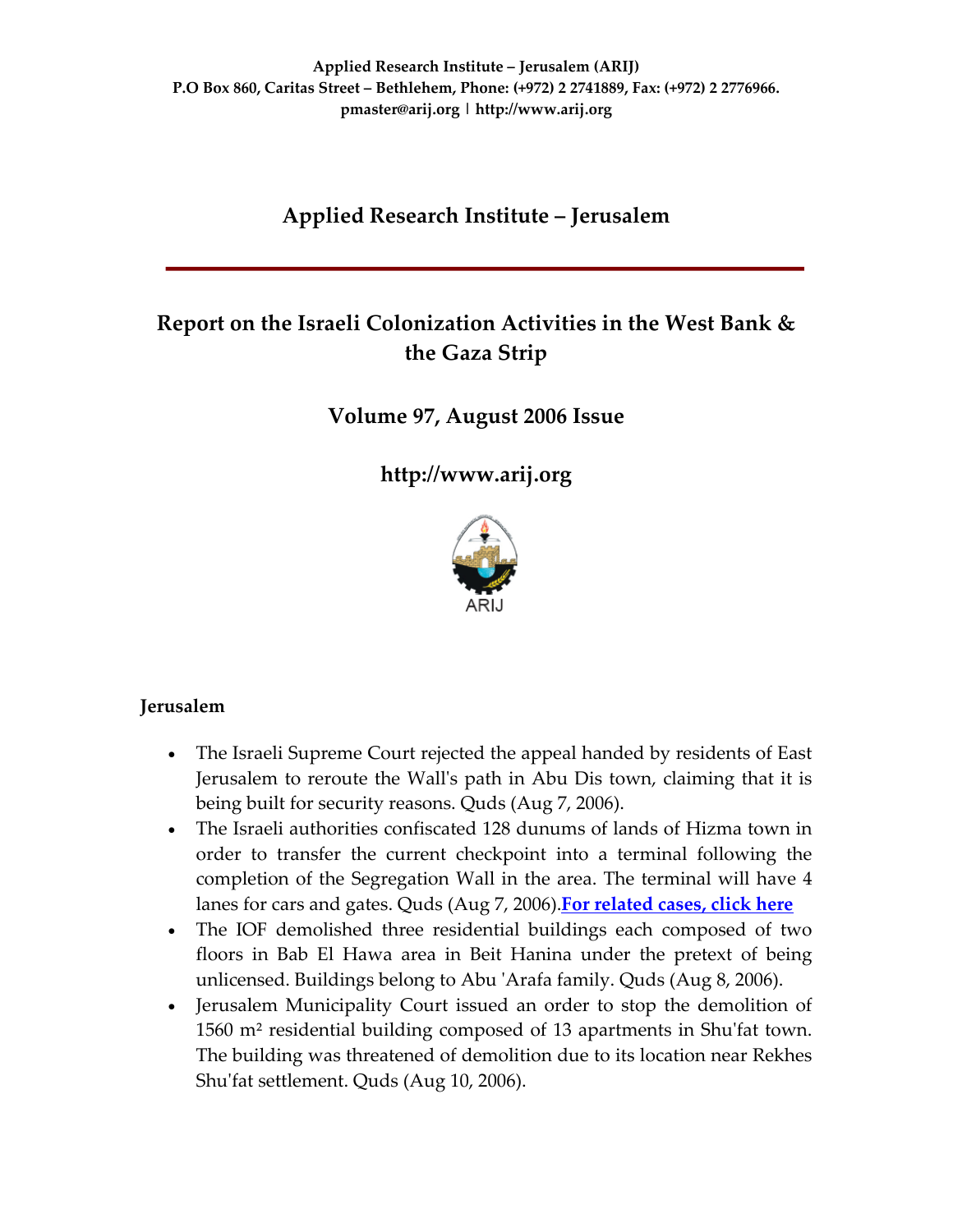- Jerusalem Municipality will endorse two new Israeli plans done by Al ʹAd committee and the Israeli land authorization which will take place in Silwan and Al Sheikh Jarah areas. Quds (Aug 14, 2006).
- The Israeli Ministry of Defense issued new military order to confiscate 10 dunums of lands at ʹAnataʹs town main entrance to construct a terminal in the area. Lands belong to Suleiman Muhammad Al Dajany and Abu El Waled Muhammad Al Dajany. Quds (Aug 20, 2006).
- The Israeli forces demolished the two houses (300 m<sup>2</sup>) of Hani and Essam Muhammad Zahayka in Jabal Al Mukkabir southeast of Jerusalem city under the pretext of being unlicensed. Quds (Aug 24, 2006). **[Click](http://www.poica.org/editor/case_studies/view.php?recordID=899) here for more [details](http://www.poica.org/editor/case_studies/view.php?recordID=899)**
- The IOF exchanged parts of the cement blocks constructed in *[Anata](http://www.poica.org/editor/case_studies/view.php?recordID=661)* secondary school with barbed wires. Quds (Aug 25, 2006).

## **Bethlehem**

- The Israeli bulldozers started erecting the one kilometer length and 50 meters width colonial road east of Al Walajeh village west of Bethlehem city in Al Natouf and Wad Ehmad areas in block 3. This road will confiscate 15 dunums of land and will extend from Cremisan monastery through Beit Jala lands reaching inside the 1948 borders. Wafa (Aug 19, 2006). **Click here to see [military](http://orders.arij.org/scanned/MO_2006_04_11_101700.jpg) order**
- The Israeli forces handed military warnings to the families of Sbeih, Al Zeir and Al Kamel in Harmala and Al ʹAsakreh villages east of Bethlehem city in order to confiscate 6 dunums of agricultural lands to erect new bypass road connecting Tequʹ and Har Homa settlements. Wafa+ Quds (Aug 28, 2006).

## **Qalqilyia**

- The Israeli authorities issued new military order  $\#$  (T/62/06) to confiscate 8 dunums of lands in Blocks 4, 11 in Kfar Laqif and Hija villages east of Qalqiliya city in order to construct new military base in Karne Shmoron settlement. Lands belong to the inheritance of Ahmad Helal, Muhammad Masalha and Ahmad ʹAwad. Wafa (Aug 9, 2006).**Click here for [related](http://www.poica.org/editor/case_studies/view.php?recordID=881) [cases](http://www.poica.org/editor/case_studies/view.php?recordID=881)**
- The Israeli bulldozers razed tens of dunums of lands planted with Olives in Kafr Laqif village which belong to Ghazi Jabr and Ahmad Qadura. Maan news (Aug 12, 2006).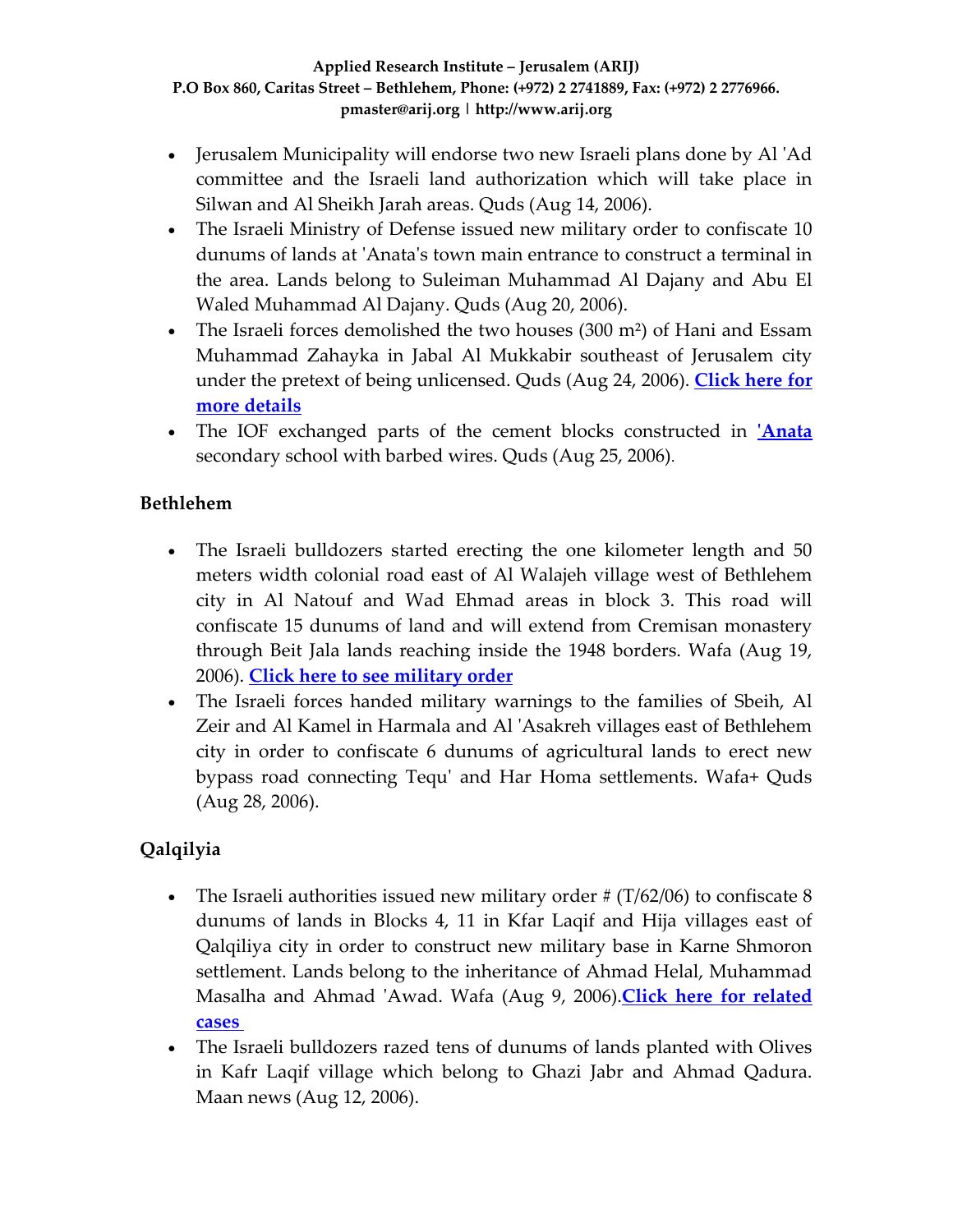• The Israeli bulldozers razed 550 dunums of lands in Kafr Laqif, ʹAzun and Deir Istiya villages east of Qalqiliya city in order to construct a new part of the wall in the area. Lands belong to the families of Eadwan, Swedan, Abu 'Amra, Qadura, 'Awad and 'Asaf. Wafa (Aug 16, 2006).

## **Tubas**

- The Israeli settlers aggressed on the Palestinian properties and lands in the villages of the northern valleys and set fire into huge amounts of hays, causing severe losses. Wafa (Aug 2, 2006).
- The Israeli forces hindered Palestinian landowners from accessing their lands in Al Bekaʹa plain east of Tubas, announcing it a closed military area. Quds (Aug 13, 2006).
- The Israeli settlers of Mechola in the northern valleys added new caravans to the eastern part of the settlement. Wafa (Aug 20, 2006).
- The Israeli forces added new cement blocks and military watch towers to the current Al Hamra checkpoint in the central valleys in an attempt to reinforce its existence in the area. Wafa (Aug 26, 2006). **[Click](http://www.poica.org/editor/case_studies/view.php?recordID=752) here for [related](http://www.poica.org/editor/case_studies/view.php?recordID=752) cases**

## **Hebron**

- The Israeli authorities handed military orders to confiscate 85 dunums of lands planted with Olive and Almond trees in Beit ʹAwa town in order to construct part of the wall on both sides of the colonial road leading to Nighot settlement. Wafa (Aug 5, 2006).
- The IOF aggressed on the two-storey house of Yunis Khalil Ibrahim Zein north of Yatta town, causing severe damages. Wafa (Aug 8, 2006).
- The IOF constructed at least three cameras in a military watch point on the northern entrance of Hebron city. Wafa (Aug 9, 2006).
- Tens of settlers' families settled in the Israeli outposts in the center of Hebron city such as Abraham Abeno, Beit Romano and Ramat Yashi. Wafa (Aug 14, 2006).
- The Israeli settlers of Metzpe Laqish located to the west of Dura town razed vast areas of lands in an attempt to expand the settlement and to create a geographical contiguity with the nearby settlement of Nahal Negohot. Wafa (Aug 15, 2006).
- The Israeli authorities issued military order  $\#$  (T/ 20/ 901) to confiscate 1100 dunums of lands in Halhul, Beit Ummar and ʹAl ʹArub north of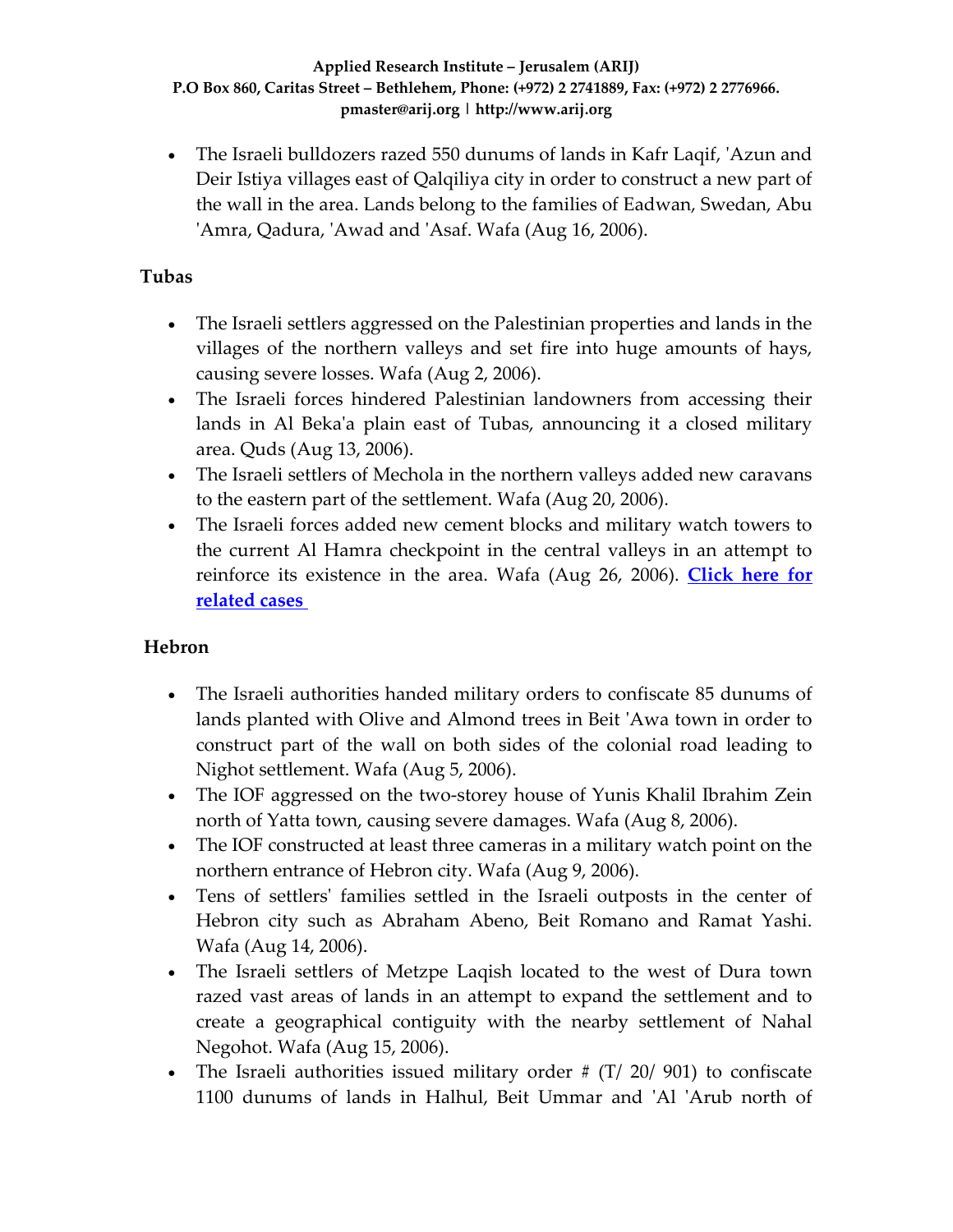Hebron city in order to erect a new part of bypass road # 60. Lands belong to the families of ʹAkel, Al Duda, Al Saʹdi, Abu ʹAyash, Ikhlil and Al Wahdan. Wafa (Aug 17, 2006). **Click here for more [details](http://www.poica.org/editor/case_studies/view.php?recordID=897)**

- The IOF caused sever damages to the commercial stores in Khan Shahin market in the old city of Hebron. Wafa (Aug 22, 2006).
- The IOF took over the house of Khalil Abu Rajab Al Tamemi near the Ibrahimi Mosque and turned it into military post. Quds (Aug 23, 2006).
- The Israeli bulldozers razed vast areas of lands and uprooted Olive trees planted in 6 dunums of lands in Beit Ummar and Halhul towns north of Hebron city in order to construct a wall around Karme Zur settlement. More than 70 dunums of lands are threatened of confiscation in order to construct this part of the wall which belongs to Mahmud Nuh ʹAkel and ʹAli ʹAkel. Wafa (Aug 24, 2006). **Click here for [related](http://www.poica.org/editor/case_studies/view.php?recordID=887) cases**
- The IOF aggressed on the Palestinian houses in Abu Sneineh neighborhood in Hebron city, causing severe damages to the properties. among the owners, the following were known: 'Adnan Rashed Abu Hamdiya. Wafa (Aug 27, 2006).
- The IOF aggressed on Al 'Anwar Art & Cultural center in Dura town south of Hebron city, causing sever damages to the properties. Wafa (Aug 29, 2006).
- The Israeli troops took over the house of Al Najy family in Al Hawouz area in Hebron city and turned it into military barrack. Wafa (Aug 30, 2006).
- The Israeli settlers of Susiya east of Yatta town uprooted tens of Olive trees owned by Muhammad Ahmad Nasr, Muhammad Jabr Al Nawajʹa, Muhammad ʹEqab AlNawajʹa and Nasr Al Nawajʹa. Wafa (Aug 30, 2006).

## **Nablus**

- The Israeli settlers of Illit planted tens of dunums of agricultural lands in Qaryut town between Nablus and Ramallah and hedged them with barbed wires, hindering owners from accessing them. (Aug 1, 2006). **[Click](http://www.poica.org/editor/case_studies/view.php?recordID=885) here for [related](http://www.poica.org/editor/case_studies/view.php?recordID=885) cases**
- The Israeli authorities took over more than 1000 dunums of lands from Deir Sharaf town in order to expand the borders of Shave Shomron settlement on the expanse of Sebastiya, Deir Sharaf and Al Naqura towns. Moreover, the IOF has finished the construction of the 2.5 meters high and 500 meters long wall on the main Jenin‐ Nablus road. Wafa (Aug 2, 2006). **Click here for [related](http://www.poica.org/editor/case_studies/view.php?recordID=852) cases**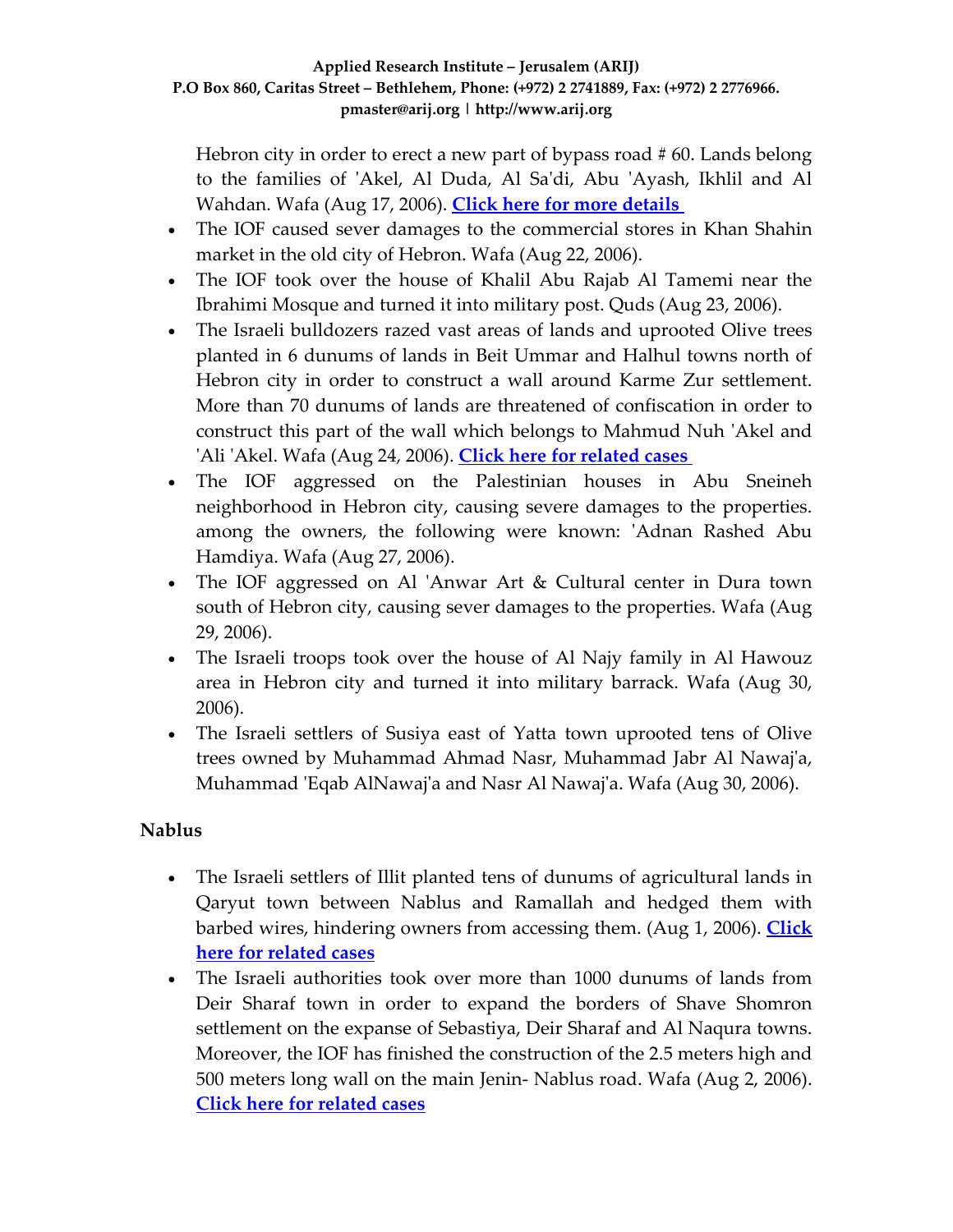- The IOF staged into Balata refugee camp and aggressed on the threestorey house of Shaker 'Abed El Latif Abu 'Ayash, causing severe damages. Wafa (Aug 9, 2006).
- The IOF constructed an iron gate with cement blocks on Tulkarm-Nablus road. Wafa (Aug 12, 2006).
- The Israeli bulldozers continued razing lands in Deir Sharaf village west of Nablus city in order to erect 1.5 kilometers long and 15 meters wide road around the nearby settlement of Sheve Shomron. Quds (Aug 13, 2006).
- The IOF demolished a house and a barrack owned by Al Nadi and Al Sa'di families in 'Askar refugee camp. Maan news (Aug 14, 2006).
- The Israeli forces took over the house of Ghazi Daoud Salim Shehada in Huwwara town south of Nablus city and turned it into military post. Wafa (Aug 15, 2006).
- The Israeli bulldozers razed lands near Qussin- Beit Iba road west of Nablus city. Wafa (Aug 17, 2006).
- The Israeli forces demolished a three-storey residential building in Tal'et Aswa area north of Nablus city, causing severe damages. Arabs48 (Aug 26, 2006).

## **Jenin**

- The IOF demolished the house of Yousif Nazal in Qabatiya town near Jenin city. Quds (Aug 3, 2006).
- The Israeli forces constructed new military watch point on a mountain located between 'Araba town and Fahma village southwest of Jenin city. Wafa (Aug 9, 2006).

## **Tulkarem**

- The Israeli forces set fire into 100 dunums of lands planted with Olives in Firʹoun town south of Tulkarem city. Lands belong to Riyad Al Haj Salem, Ahmad ʹAbed El Fatah Omar, Jamal ʹAbed El Majed Omar, ʹAbed El Rahem Omar, Rashed Al Hatab, 'Abed Allah Attiya and 'Abed Allah ʹAbed El Majed Omar. Wafa (Aug 7, 2006).
- The Israeli bulldozers razed the road connecting the cities of Tulkarem and Qalqilyia in Wadi Al Teen area and surrounded the area with barbed wires and installed an Iron Gate. Quds (Aug 13, 2006).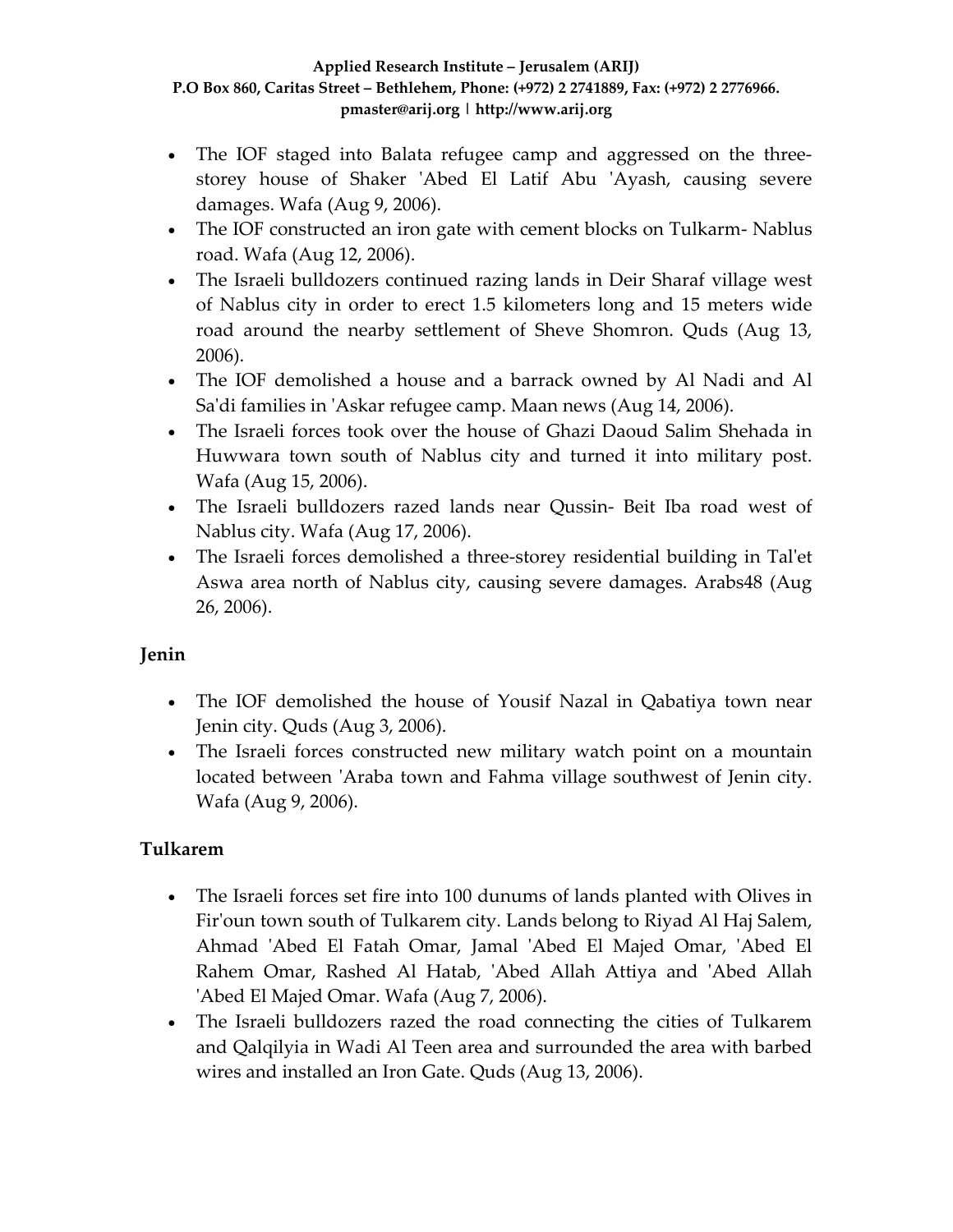- The Israeli authorities issued military order  $\#$  (T/ 90/ 2004) to confiscate vast areas of lands in Firʹoun village in blocks 8472 and 4474, parcels 38, 39 and 44. Lands belong to the inheritance of Amin Nimr Al Sewas, the inheritance of Fathiya Amin Nimr Al Sewas, Hasan ʹAbed El Qader ʹEdwan and Bahiya Mahmud Daʹna. Wafa (Aug 17, 2006).
- The Israeli surveyors surveyed vast areas of lands planted with Olives and owned by the inheritance of Rabah Al Haj Musa in Al Waʹra Al Shamiya area in Al Ras village south of Tulkarm city. Wafa (Aug 27, 2006).

### **Gaza**

- The Israeli forces demolished the house of Issa Al Batran in Al Braj refugee camp, causing damages to the nearby houses and buildings. Wafa (Aug 2, 2006).
- The IOF demolished two houses in central and western Gaza city, causing severe damages to the properties. Quds (Aug 3, 2006).
- The IOF shelled the two-storey house of Muhammad Al Sharfa in Beit Lahya town north of the Strip causing severe damages. Wafa (Aug 7, 2006).
- The IOF demolished at least 9 houses owned by the families of Abu Shalouf and Abu Shosha in Rafah governorate and razed vast areas of agricultural lands. Wafa (Aug 8, 2006).
- The house of Muhammad Salameh is threatened of demolition in Khan Yunis refugee camp. Quds (Aug 9, 2006).
- The IOF demolished the two-storey house of Subhy Al Kafarneh in Beit Hanun town north of the strip, causing severe damages to the nearby houses. In addition, the IOF informed the family of Abu 'Amsha of their intention to demolish their house. Wafa (Aug 10, 2006) .
- The Israeli forces demolished the three-storey house of Jamel Al Habibi in Jabalya refugee camp to the north of the Strip, causing severe losses. Wafa (Aug 11, 2006).
- The IOF demolished the two-storey house of Yunis Mhasin in Al Shaja'ya neighborhood east of Gaza city. Wafa (Aug 11, 2006).
- The IOF informed Ahmad Khalil Al Durfel and Abu Al 'Anzen family to evacuate their houses north of the strip to prepare them for demolition. Wafa (Aug 12, 2006).
- The Israeli forces demolished two houses owned by Mahmud Saʹed Shanan (two‐storey house) and Judeh family in Jabalya Al Nazlet north of the strip. Wafa+ Quds (Aug 14, 2006).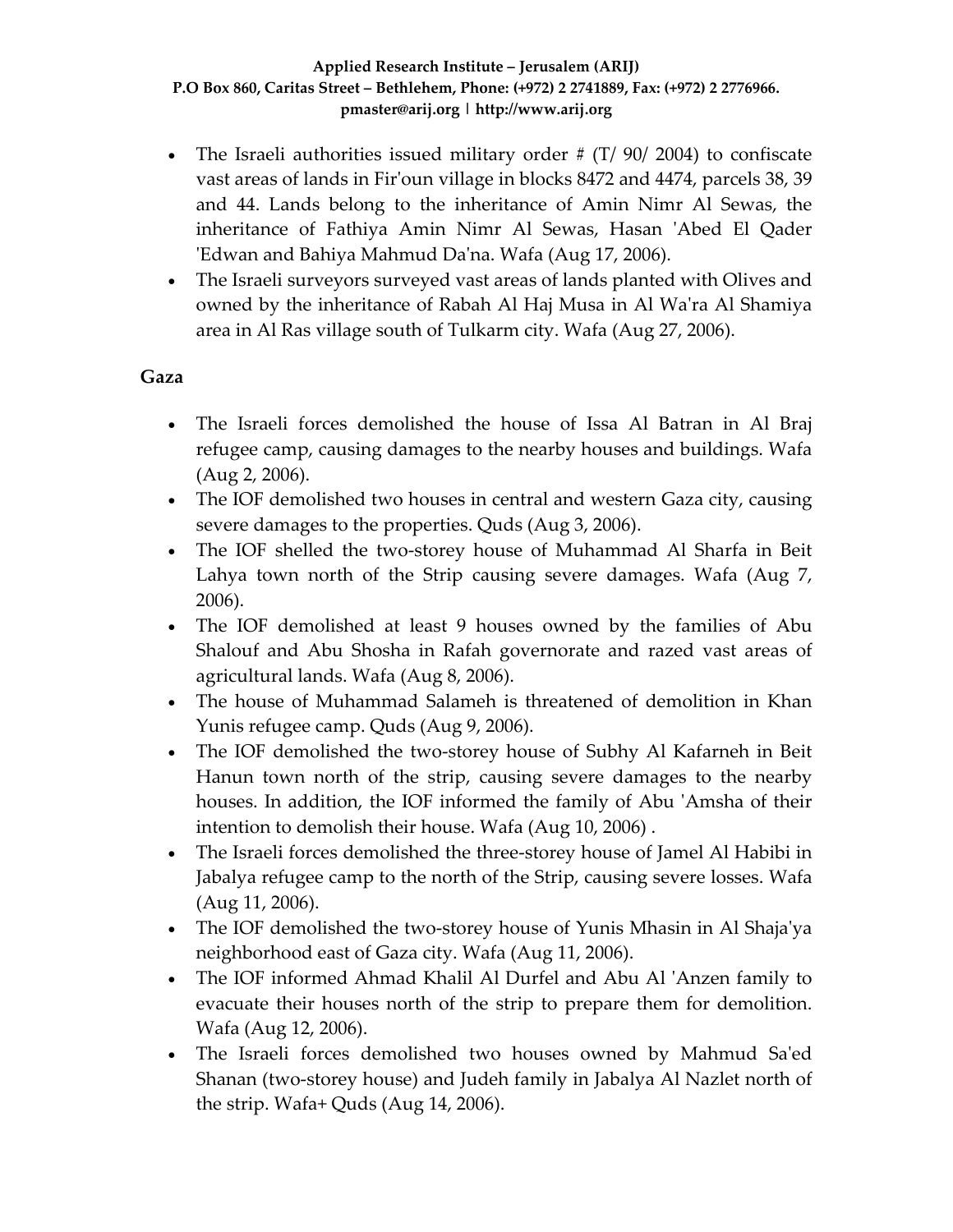- The Israeli troops demolished the two-storey house of Muhammad Hussein Abu Odeh in Beit Hanun town. Wafa (Aug 15, 2006).
- The IOF dynamited the house of Hasan Sha'th in Al Sheikh Naser area in Khan Yunis governorate, causing severe damages to the nearby houses. Wafa (Aug 16, 2006).
- The IOF demolished a house, a poultry and a farm owned by Muhammad Musa Shaʹban in Al Remal area in Gaza. Quds (Aug 16, 2006).
- The Israeli troops took over a house owned by Al Barawy family in Beit Hanun town and turned it into military post. Wafa (Aug 17, 2006).
- The IOF destroyed a lethal workshop in 'Asqola area east of Gaza city. Wafa (Aug 17, 2006).
- The Israeli forces constructed electronic cameras on the buildings of Gaza International Airport in Rafah city. Wafa (Aug 21, 2006).
- The IOF demolished the house of Wisam 'Asaliya east of Jabalya town, causing damages to the nearby houses. Wafa (Aug 21, 2006).
- The IOF demolished the two-storey house of Ahmad Mansour Abu Hmyed and the house of Abu Ghayth family in Al Shaboura area in Rafah, turning them into a heap of rubble and causing severe damages to other five houses and the building of Al Salah Islamic committee. Wafa+ Quds (Aug 22, 2006).
- The IOF demolished the two-storey house (320 m<sup>2</sup>) of Hisham Muhammad 'Ali 'Asaliya in Rafah, displacing 18 dwellers and causing damages to two other nearby houses. Quds (Aug 23, 2006).
- The Israeli forces completely demolished the three-storey house along with a commercial store owned by Ziyad Tanbura in Jabalya Al Nazla north of the strip. Wafa (Aug 25, 2006).
- The Israeli forces demolished the two-storey house of Yousif Muhammad Abu Daka in Al Farahin area in ʹAbasan town east of Khan Yunis, causing damages to the nearby houses. Quds (Aug 25, 2006).
- The IOF demolished the four-storey house o Salim Thabet in Tel Al Za'tar area in the northern governorate. Wafa + Quds (Aug 25, 2006).
- The IOF destroyed the house and the workshop of Shahin Hegazy in Al Daraj neighborhood in Gaza city. Quds (Aug 26, 2006).
- An Israeli plan to construct new passage on the Palestinian side near Al Mintar trade passage east of Gaza Strip. Quds (Aug 26, 2006).
- The Israeli forces informed several numbers of Palestinian families to evacuate their houses in Al Shajaʹya neighborhood to evacuate their houses to demolish them. Among the owners, the family of Al Daba was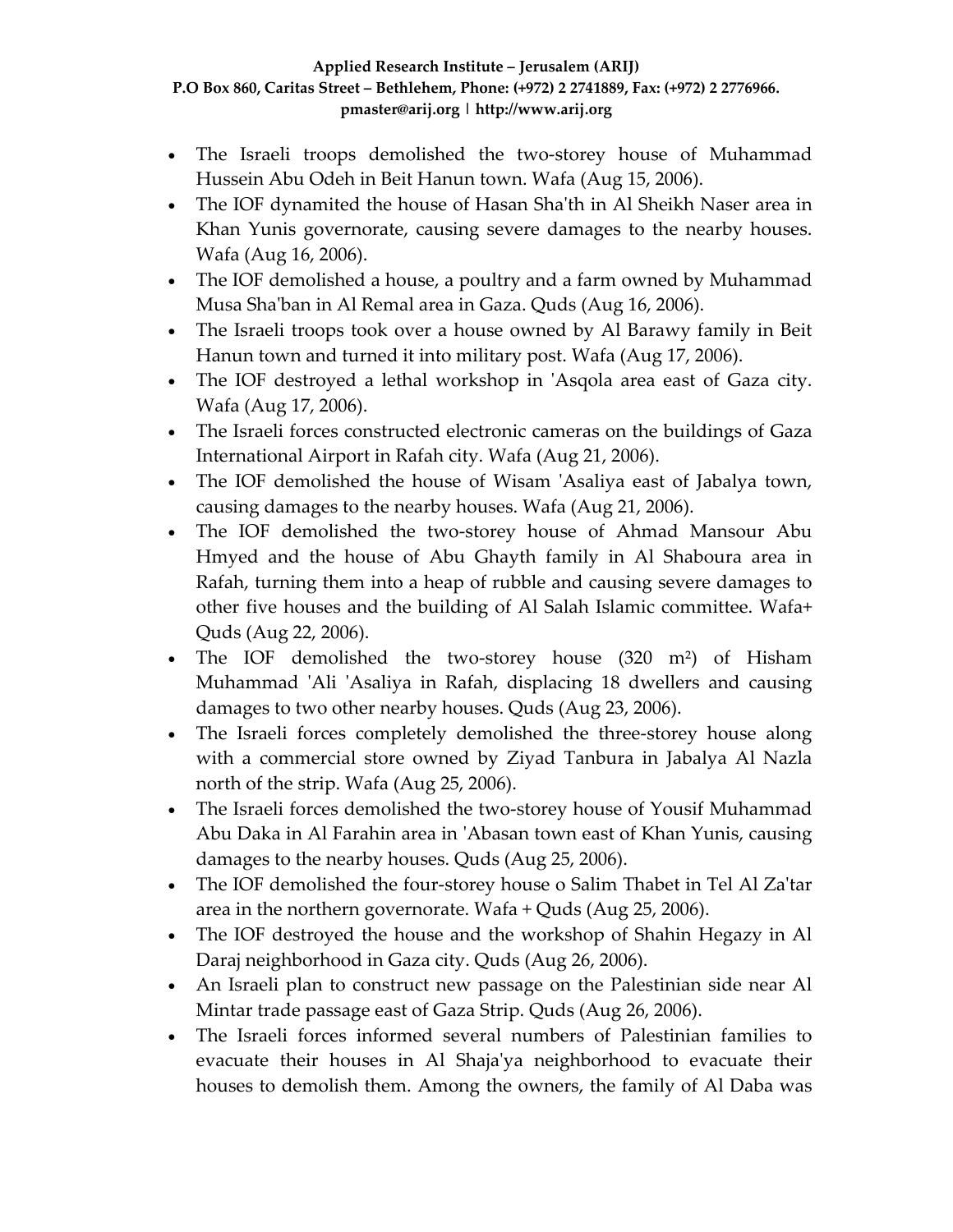known. Moreover, the Israeli bulldozers razed vast areas of agricultural lands in the area. Quds (Aug 28, 2006).

• The governor of Khan Yunis assured that the total losses of the agricultural sector in the governorate since the beginning of the raid on the Gaza Strip in June 27 reached to \$ 2.5 millions. Quds (Aug 30, 2006).

## **Others**

- The Israeli authorities confiscated about 600 dunums of lands from Daliet El Karmel and ʹIsfiya villages near Haifa inside the Green Line in order to construct a railway station, gas and electricity lines. Quds (Aug 4, 2006).
- An economical Israeli plan to develop the Galilee with a budget of NIS 20 Millard. Quds (Aug 13, 2006).
- The IOF demolished the house of Sami Al Teti north of Al Tera city inside 1948 borders under the pretext of being licensed. It is worth mentioning that there are about 370 houses in the city are threatened of demolition under the same pretext. Wafa (Aug 15, 2006).
- The Israeli Ministry of Interior demolished 4 houses in the Negev which belong to Muhammad Mrahel Al Nabary and Al 'Azazmeh family. Arabs48 (Aug 17, 2006).
- The Israeli forces demolished six houses in Al Tawel village in the Negev under the pretext of being unlicensed. Houses belong to ʹAzam Al Talalqa, Ibrahim Al Talalqa, Muhammad ʹAli Al Talalqa, Yousif Mtawiʹ Al Talalqa, Muhammad Mtawi' Al Talalqa and Yunis 'Azam Al Talalqa. Arabs48 (Aug 30, 2006).

| <b>District</b>  | Land                   | Land    | Uprooted     | <b>Houses</b>    | <b>Houses</b> |
|------------------|------------------------|---------|--------------|------------------|---------------|
|                  | Confiscated Threatened |         | <b>Trees</b> |                  | threatened    |
|                  | (Dunum)                | (Dunum) |              | Demolished       | to be         |
|                  |                        |         |              |                  | demolished    |
| <b>Bethlehem</b> | 6                      | 15      | 0            | 0                |               |
| Jerusalem        | 138                    |         | 0            | 8                | 0             |
| Jenin            | 0                      |         | 0            | 1                | 0             |
| Tulkarm          | 0                      |         | 2000         | 0                | 0             |
| Ramallah         | O                      |         | 0            | 0                |               |
| <b>Nablus</b>    | 1000                   |         | 0            | 4                | 0             |
| Salfit           | 0                      |         | 0            | $\boldsymbol{0}$ | 0             |
| Jericho          |                        |         |              |                  |               |